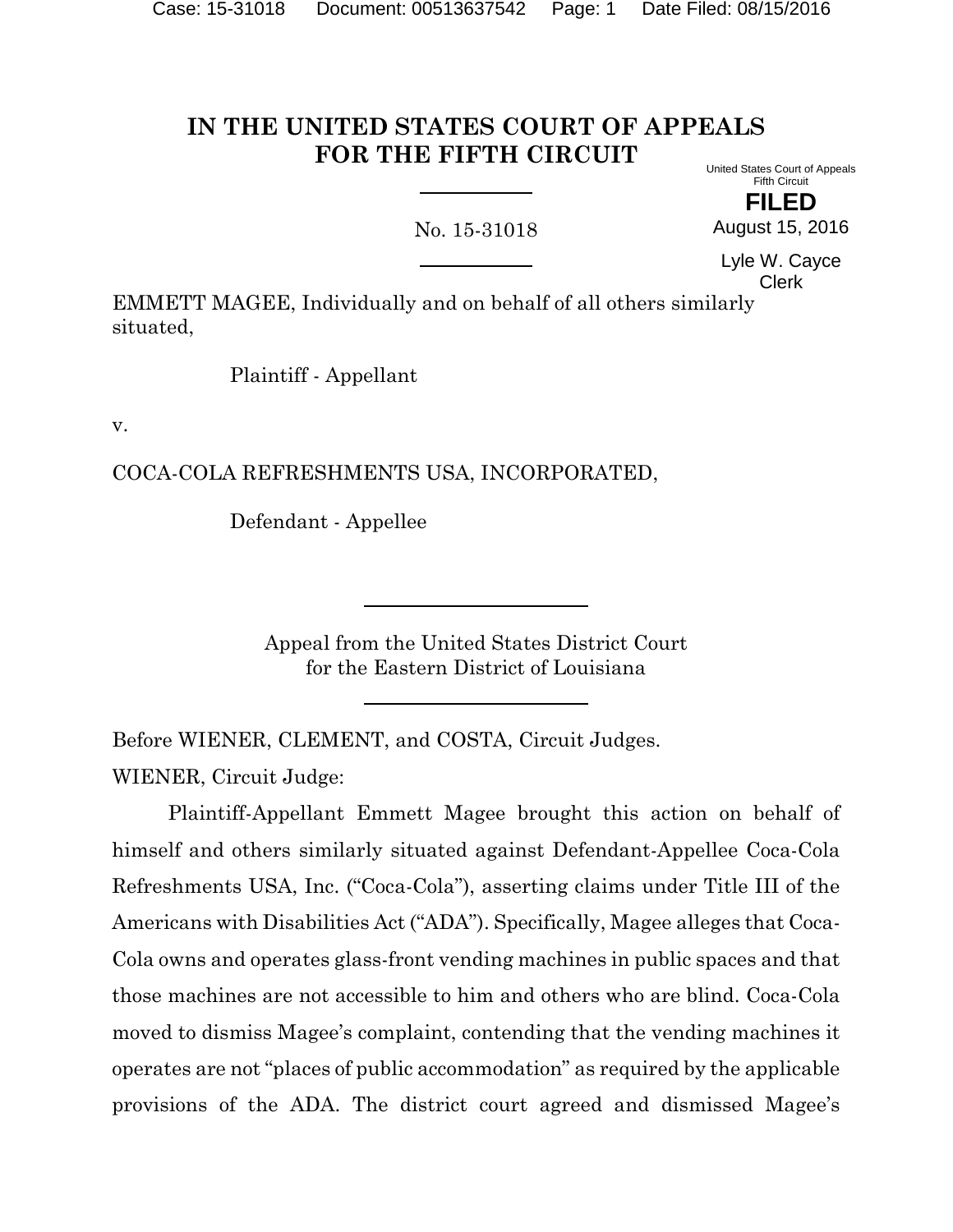l

# No. 15-31018

complaint, holding that Coca-Cola's vending machines are not themselves "places of public accommodation." We affirm.

#### **I.**

Magee alleges the following facts, which we assume to be true at this stage.[1](#page-1-0) Coca-Cola's glass-front vending machines are self-service, fully automated machines that dispense bottles and cans of Coca-Cola sodas, as well as juices, energy drinks, and waters. According to Magee, Coca-Cola unveiled these particular machines in 2000. They are equipped with an array of different features, including the ability to accept payment from smart phones and other near-field communication devices, wireless internet capabilities, credit and debit card processing, motion sensing technology, and onboard computer systems.

Magee claims that, despite having these features, Coca-Cola's vending machines lack any meaningful accommodation for use by the blind. This, he says, is because the machines are equipped with an entirely visual interface: The machines use an alphanumeric keypad—which does not contain tactile indicators differentiating between letters and numbers—that requires users to identify and input selection codes of the beverage they wish to purchase. Those selection codes are printed and placed below each beverage inside the machine and are visible through the machine's glass front. According to Magee, this system renders the blind (1) unable to ascertain the products available inside the machines, (2) unable to identify the selection code of any available products, (3) unable to input knowingly a selection into the alphanumeric keypad, and (4) ultimately unable to purchase products.

<span id="page-1-0"></span><sup>1</sup> *See Chrissy F. by Medley v. Miss. Dep't of Pub. Welfare*, 883 F.2d 25, 26 (5th Cir. 1989).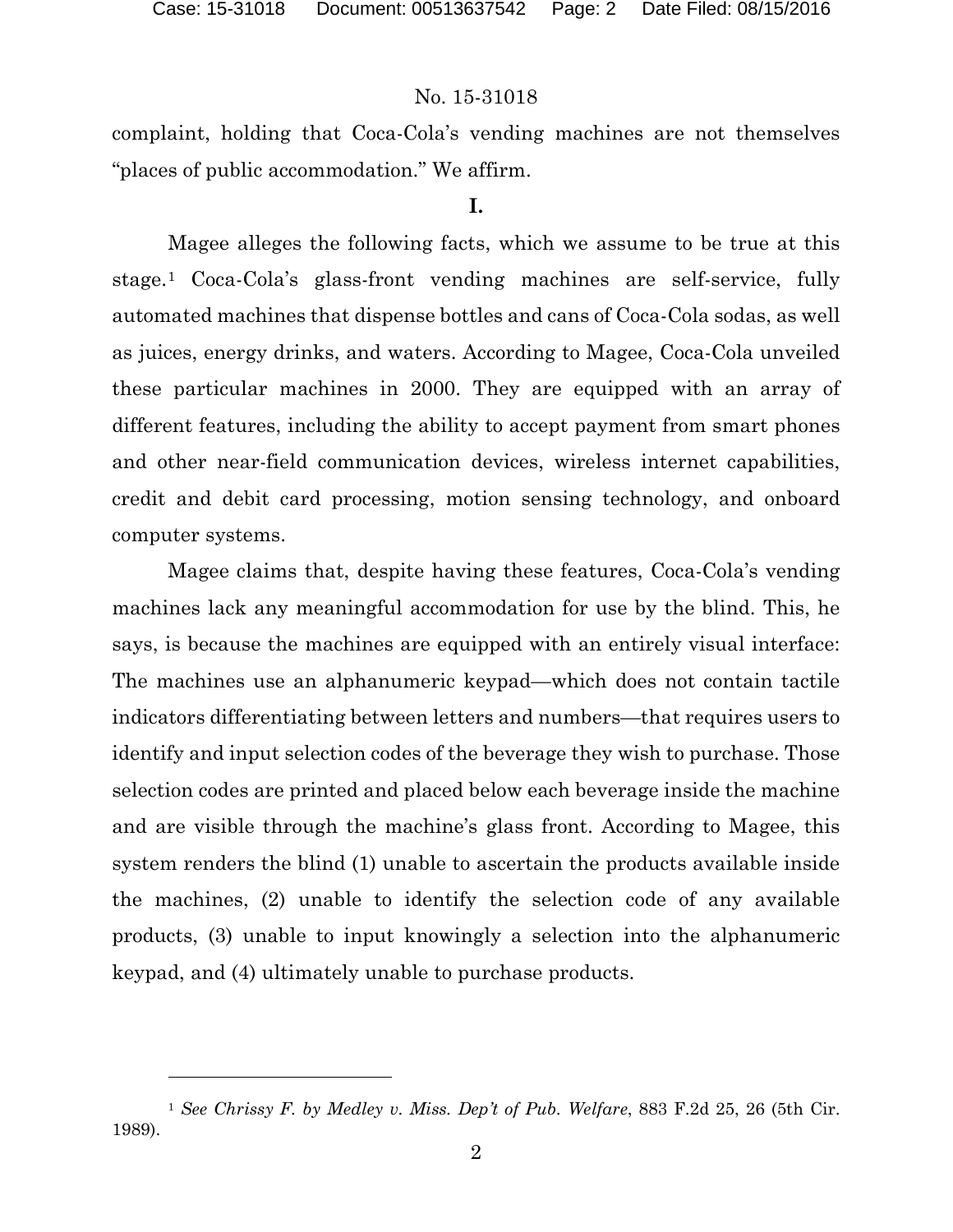Magee further contends that Coca-Cola's machines could be made accessible to the blind in several ways: (1) retrofitting them with an audio interface system and a tactile alphanumeric keypad; (2) developing a smartphone application capable of displaying a non-visual representation of the contents and corresponding prices for each vending machine; or (3) imprinting a non-visually displayed toll-free hotline that the visually-impaired could call for assistance in purchasing a beverage.

Magee suffers from macular degeneration, a condition that has rendered him legally blind. He encountered one of Coca-Cola's vending machines at East Jefferson General Hospital in Metairie, Louisiana, in February 2014. He was unable to use the machine because it did not offer a non-visual means of operation. He states that he visited that hospital multiple times before and that he reasonably expects to visit it again in the future. Magee adds that, in April and May 2015, he was unable to use Coca-Cola's vending machines at a bus station in New Orleans, Louisiana. He regularly uses that bus station and reasonably expects to use it in the future.

In suing Coca-Cola on behalf of himself and others similarly situated, Magee asserts that Coca-Cola discriminates against blind individuals by denying them access to its products in the glass-front vending machines, in violation of Title III of the ADA. According to Magee, the vending machines are themselves "places of public accommodation" under the statute, making Coca-Cola liable as the owner and operator of those machines. Magee has not filed claims against the hospital or bus station where he encountered the vending machines.

Coca-Cola moved to dismiss Magee's complaint, arguing that it is not subject to the ADA because the vending machines that it owns and operates are not themselves "places of public accommodation." The district court agreed, and granted Coca-Cola's motion to dismiss. Magee now appeals.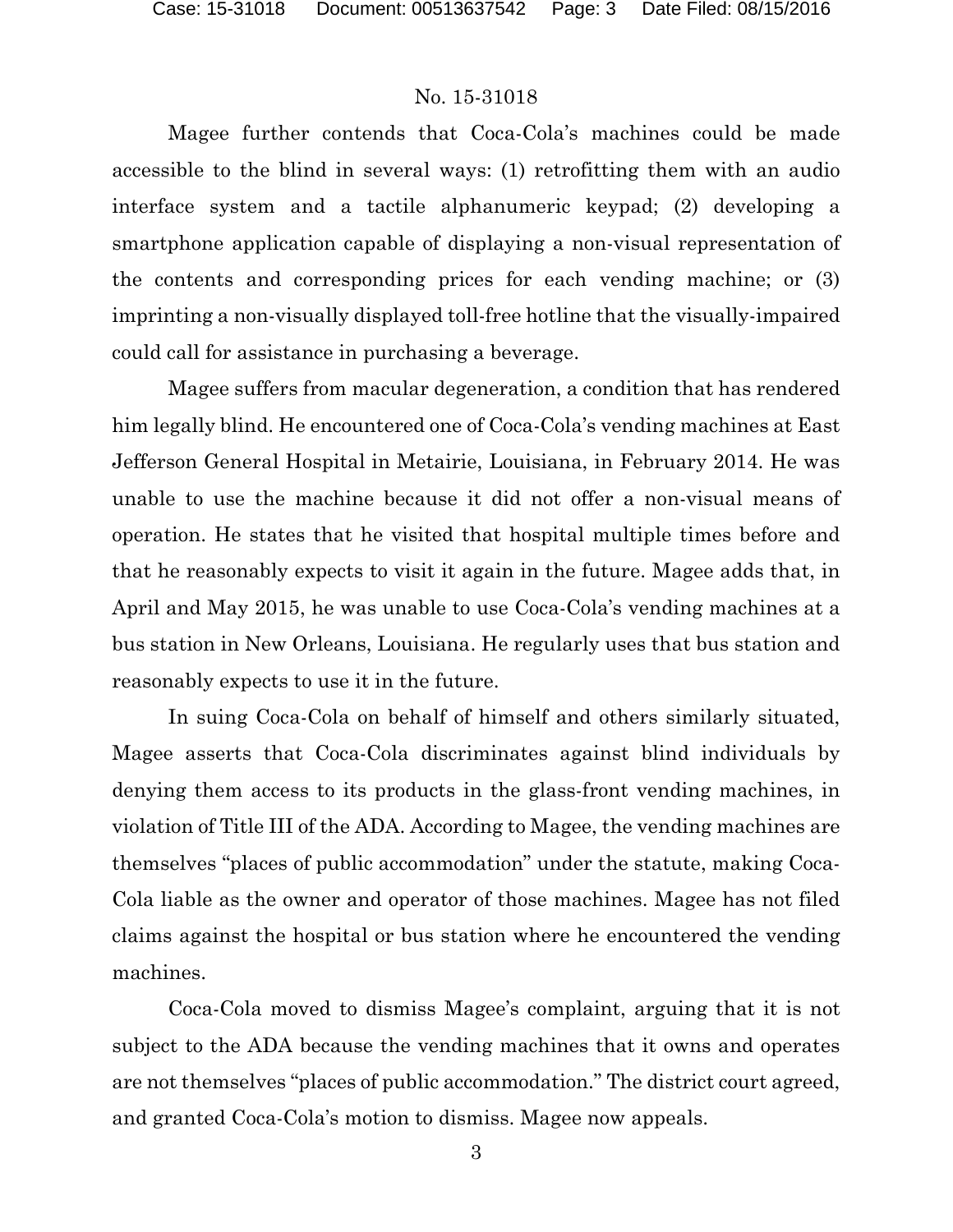# **II.**

We review de novo a district court's grant of a motion to dismiss.<sup>[2](#page-3-0)</sup> Magee maintains on appeal, and as he did in the district court, that Coca-Cola's vending machines are themselves "places of public accommodation" under Title III of the ADA. He does so because to be liable, Coca-Cola must own, lease, lease to, or operate a place of public accommodation.[3](#page-3-1) Magee acknowledges that Coca-Cola's only connection to the hospital and bus station where the relevant vending machines are located is its ownership, operation, and maintenance of those vending machines. He contends initially that the vending machines are "places of public accommodation" under a plain reading of the statute. He asserts in the alternative that the Department of Justice's ("DOJ") regulations clarify that vending machines are "places of public accommodations" under Title III.

Title III of the ADA states:

No individual shall be discriminated against on the basis of disability in the full and equal enjoyment of the goods, services, facilities, privileges, advantages, or accommodations of any place of public accommodation by any person who owns, leases (or leases to), or operates a place of public accommodation.[4](#page-3-2)

Thus, to be liable under the statute, Coca-Cola must be a "person who owns, leases (or leases to), or operates a place of public accommodation."[5](#page-3-3) And Coca-Cola's vending machines must be places of public accommodation because Magee alleges no facts suggesting Coca-Cola has any other connection to the hospital or bus station where those machines are located.

 $\overline{a}$ 

<span id="page-3-0"></span><sup>2</sup> *Boyd v. Driver*, 579 F.3d 513, 515 (5th Cir. 2009).

<span id="page-3-1"></span><sup>3</sup> *See* 42 U.S.C. § 12182(a).

<span id="page-3-2"></span><sup>4</sup> *Id.*

<span id="page-3-3"></span><sup>5</sup> *Id.*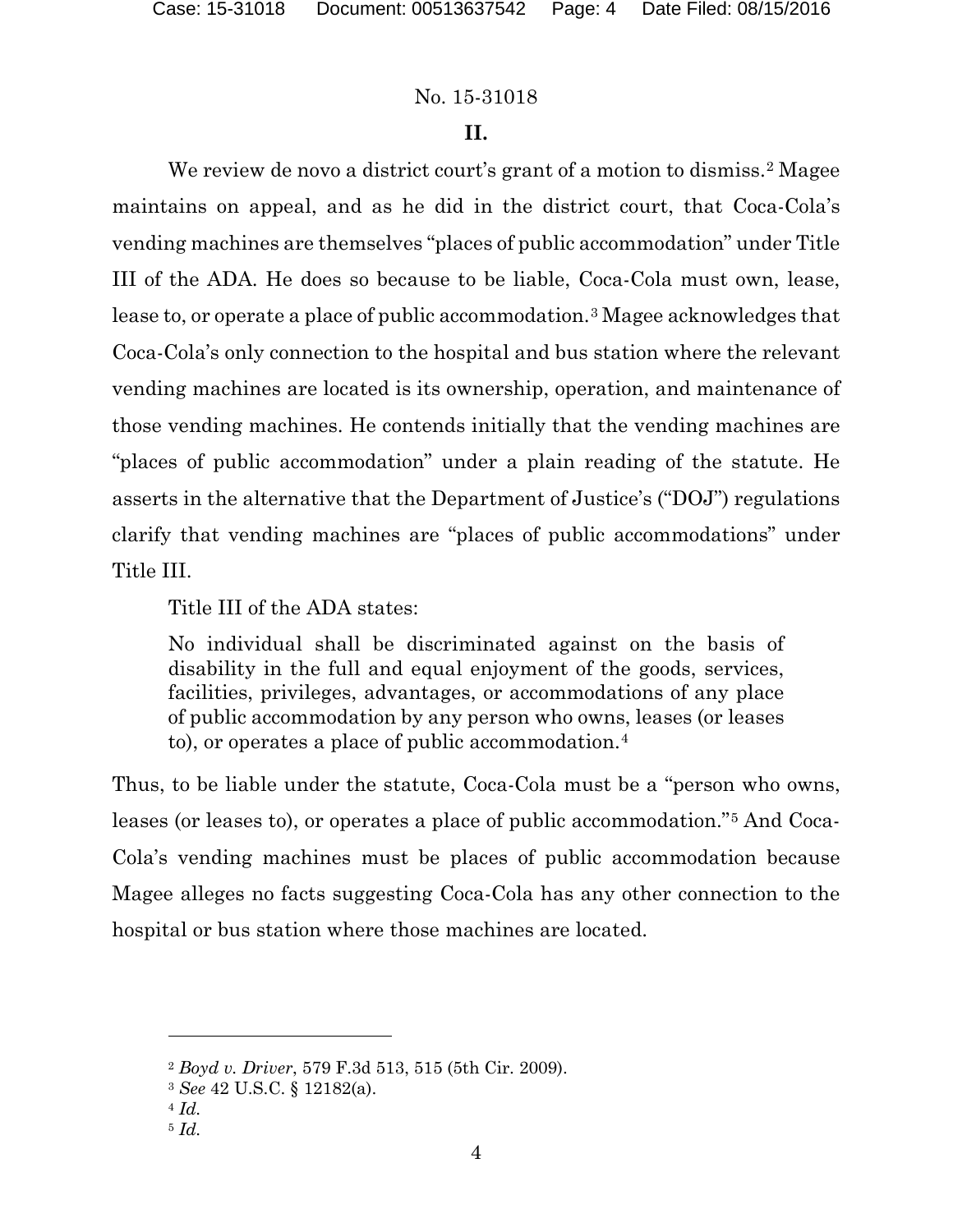The statute does not define "place of public accommodation," but it does define "public accommodation."[6](#page-4-0) Under the statute, "private entities are considered public accommodations . . . if the operations of such entities affect commerce" and fall into one of twelve enumerated categories.[7](#page-4-1) Magee contends that Coca-Cola's vending machines fall under the category defined in subsection (E)—"a bakery, grocery store, clothing store, hardware store, shopping center, or *other sales* or rental *establishment*"—because, he insists, a vending machine is a "sales establishment."[8](#page-4-2)

The DOJ's regulations define "place of public accommodation" to mean "a facility operated by a private entity whose operations affect commerce and fall within at least one" of twelve enumerated categories, substantially similar to those provided by 42 U.S.C.  $\S$  12181(7).<sup>[9](#page-4-3)</sup> Accordingly, under those regulations, a vending machine is only a "place of public accommodation" if (1) it is a "facility," and (2) its operations fall within a category of public accommodation. Under those regulations, a "facility" is "all or any portion of buildings, structures, sites, complexes, equipment, rolling stock or other conveyances, roads, walks, passageways, parking lots, or other real or personal property, including the site where the building, property, structure, or equipment is located."[10](#page-4-4) Magee contends that the vending machines are "equipment," "property," and "structures." He relies on that regulation's category of public accommodation—"A bakery, grocery store, clothing store,

<span id="page-4-4"></span><sup>10</sup> *Id.*

l

<sup>6</sup> *See id.* § 12181(7).

 $7 \text{ Id. }$  § 12181(7)(A)–(L).

<span id="page-4-3"></span><span id="page-4-2"></span><span id="page-4-1"></span><span id="page-4-0"></span><sup>8</sup> *Id.* § 12181(7)(E) (emphasis added). In his complaint and before the district court, Magee also asserted that Coca-Cola's vending machines fall under the category of "a restaurant, bar, or *other establishment serving food or drink*." *Id.* § 12181(7)(B) (emphasis added). On appeal, however, Magee has abandoned this argument, relying exclusively on § 12181(7)(E).

<sup>9</sup> 28 C.F.R. § 36.104.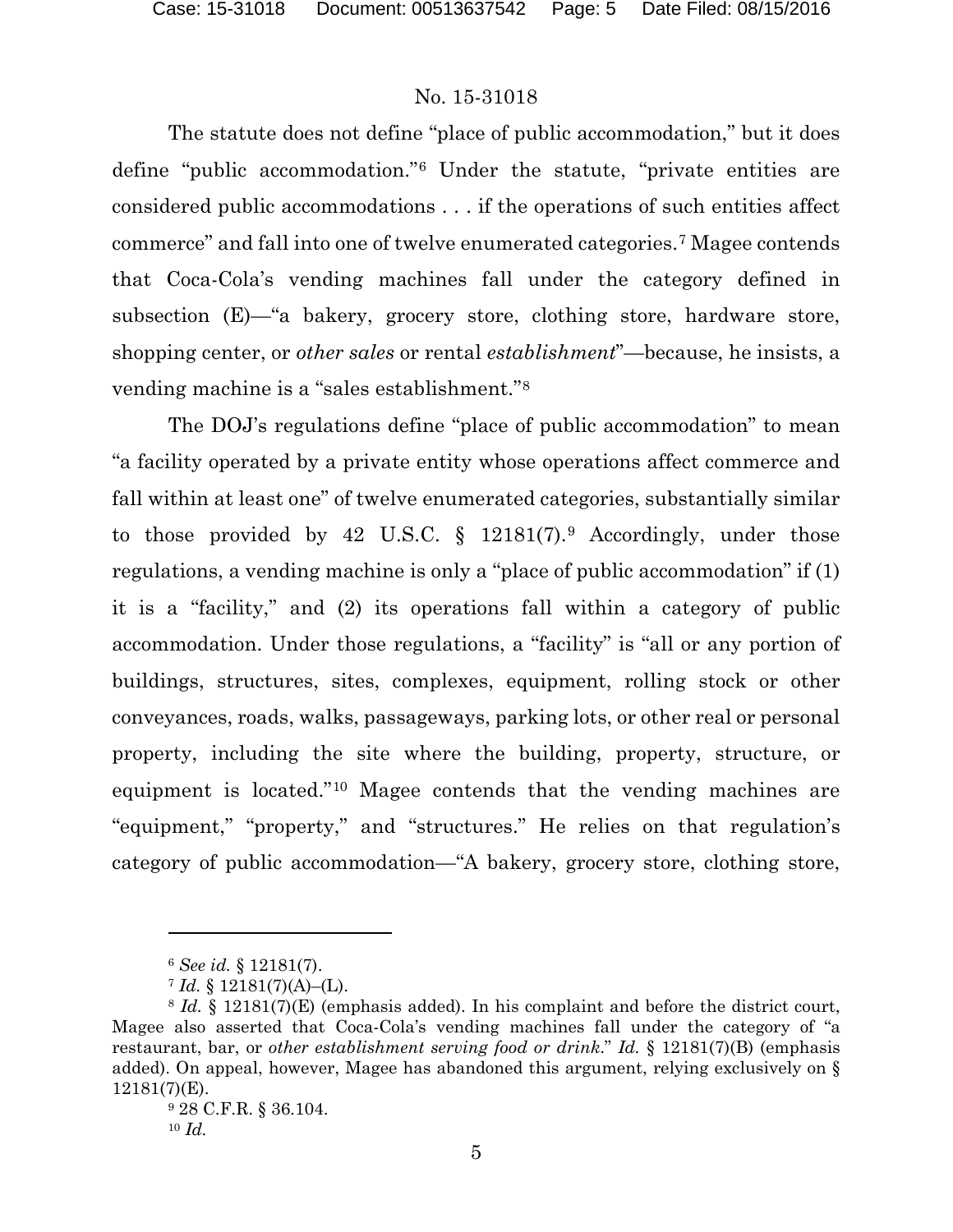hardware store, shopping center, or other sales or rental establishment"— which category is identical to that in the statute.<sup>[11](#page-5-0)</sup>

The district court acknowledged initially that the vending machines, "which [are] clearly personal property or equipment at [the hospital and bus station], must comply with the ADA so that patrons with disabilities do not suffer discrimination."[12](#page-5-1) Magee's complaint failed, according to the district court, because "the defendant he chose to sue for [the] purposes of [pursuing] a nationwide class action, does not own, lease, or operate the place of public accommodation where he encountered" the vending machines.[13](#page-5-2) The district court concluded that, because the vending machines are "not akin to any of the twelve specific categories of places of public accommodation listed in the statute and the federal regulations," Magee "is attempting to expand the term 'place of public accommodation' well beyond its statutory definition in order to sue a defendant amenable to nationwide relief."[14](#page-5-3)

Magee contends on appeal that Coca-Cola's vending machines are "places of public accommodation" because they are "sales establishments" under 42 U.S.C.  $\S$  12181(7)(E), so we begin with the text of that statute. Neither it nor the regulations define the term "sales establishment." We therefore turn to that term's plain meaning.[15](#page-5-4)

Title 42 U.S.C. § 12181(7) uses the term "establishment" six times:

**(A)** an inn, hotel, motel, or other place of lodging, except for an *establishment* located within a building that contains not more than five rooms for rent or hire and that is actually occupied by the

 $\overline{a}$ 

<sup>11</sup> *Compare* 28 C.F.R. § 36.104 *with* 42 U.S.C. § 12181(7)(E).

<span id="page-5-2"></span><span id="page-5-1"></span><span id="page-5-0"></span><sup>12</sup> *Magee v. Coca-Cola Refreshments USA, Inc.*, 143 F. Supp. 3d 464, 467 (E.D. La. 2015).

<sup>13</sup> *Id.*

<sup>14</sup> *Id.*

<span id="page-5-4"></span><span id="page-5-3"></span><sup>15</sup> *See Sample v. Morrison*, 406 F.3d 310, 312 (5th Cir. 2005) ("The appropriate starting point when interpreting any statute is its plain meaning.").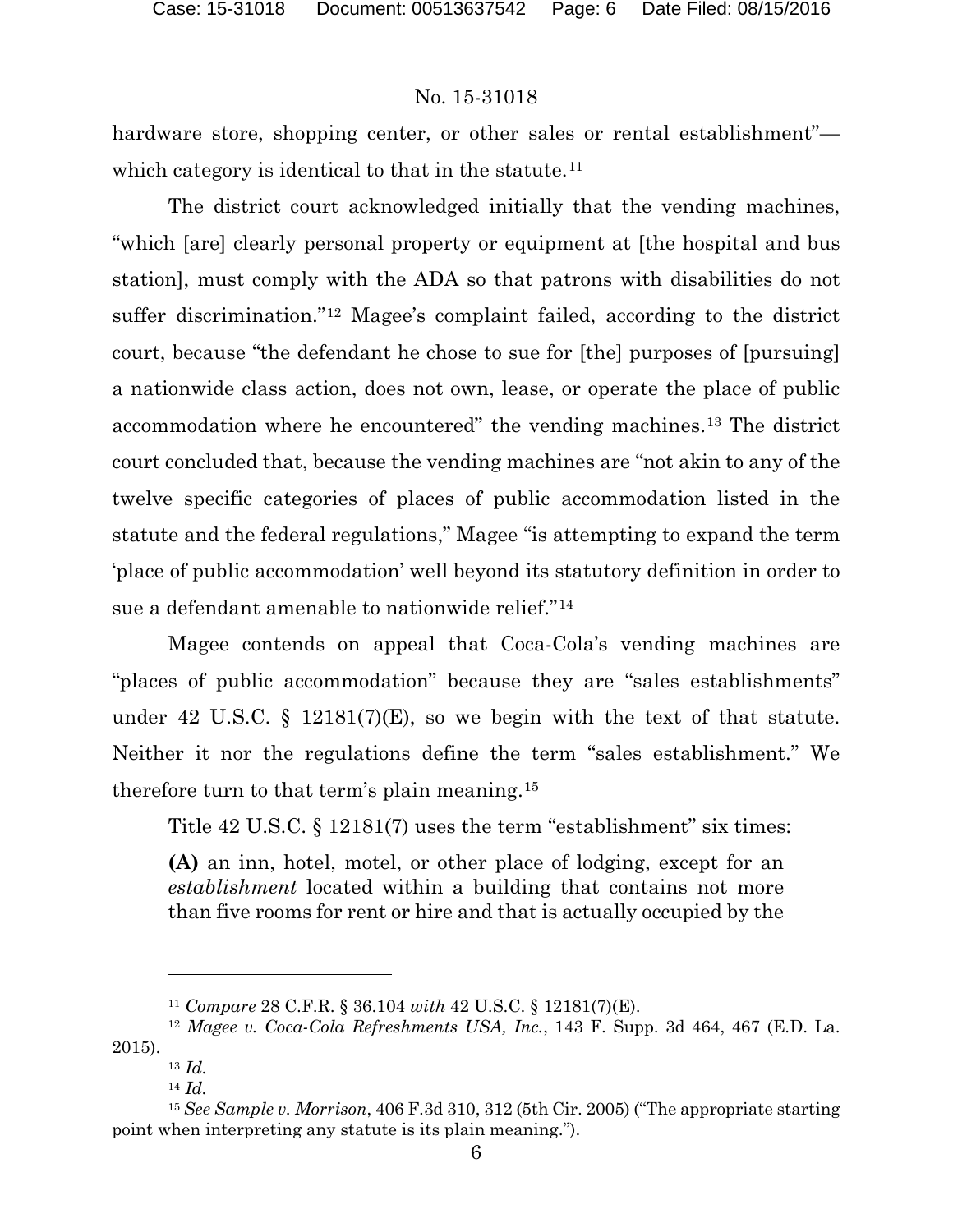proprietor of such *establishment* as the residence of such proprietor;

**(B)** a restaurant, bar, or other *establishment* serving food or drink;

. . .

**(E)** a bakery, grocery store, clothing store, hardware store, shopping center, or other sales or rental *establishment*;

**(F)** a laundromat, dry-cleaner, bank, barber shop, beauty shop, travel service, shoe repair service, funeral parlor, gas station, office of an accountant or lawyer, pharmacy, insurance office, professional office of a health care provider, hospital, or other service *establishment*;

…

(**K)** a day care center, senior citizen center, homeless shelter, food bank, adoption agency, or other social service center *establishment*[.][16](#page-6-0)

Magee invokes only subsection (E): "a bakery, grocery store, clothing store, hardware store, shopping center, or other sales or rental establishment.<sup>[[17](#page-6-1)]</sup><sup>17</sup>

Under the principle of *noscitur a sociis*, "a word is known by the company it keeps."[18](#page-6-2) Similarly, the canon of *ejusdem generis* instructs that "when a general word or phrase follows a list of specifics, the general word or phrase will be interpreted to include only items of the same class as those listed."<sup>[19](#page-6-3)</sup> Applying these principles, we are convinced that Coca-Cola's vending machines are not "sales establishments" under 42 U.S.C. § 12181(7)(E). The relevant portion of that statute uses the term "sales establishment" following a list of retailers occupying physical stores.<sup>[20](#page-6-4)</sup> Other courts, including the Third,

l

<span id="page-6-0"></span><sup>16</sup> *See* 42 U.S.C. § 12181(7)(A), (B), (E), (F), & (K) (emphasis added).

<span id="page-6-1"></span> $17$  *Id.* § 12181(7)(E).

<span id="page-6-2"></span><sup>18</sup> *Jarecki v. G.D. Searle & Co.*, 367 U.S. 303, 307 (1961).

<sup>19</sup> *Ejusdem generis*, BLACK'S LAW DICTIONARY (10th ed. 2014).

<span id="page-6-4"></span><span id="page-6-3"></span><sup>20</sup> *See* 42 U.S.C. § 12181(7)(E).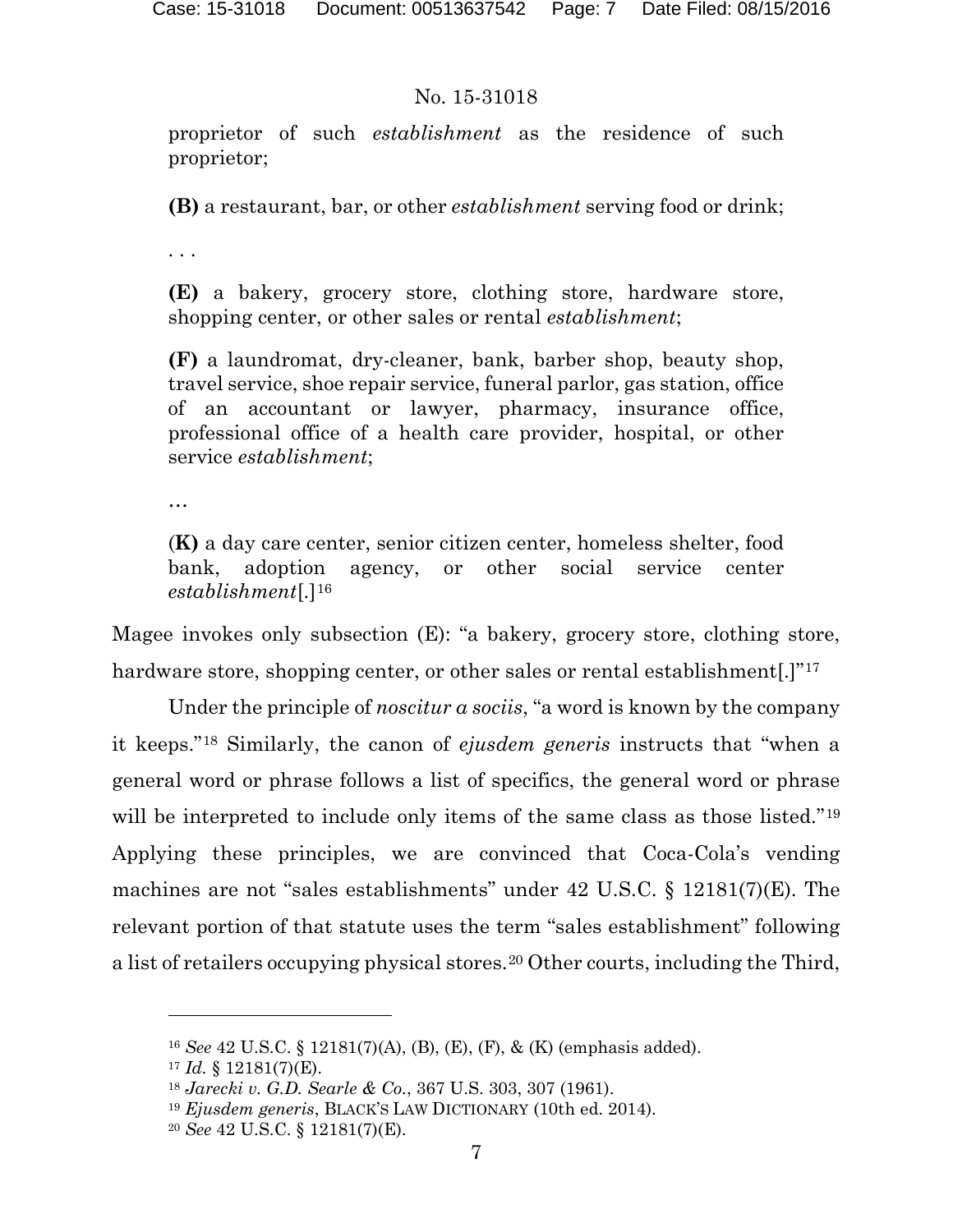Sixth, and Ninth Circuits, have recognized that "[e]very term listed in §  $12181(7)$  $12181(7)$  $12181(7)$ ... is a physical place open to public access."<sup>21</sup> "They are actual, physical places where goods or services are open to the public, and places where the public gets those goods or services."[22](#page-7-1) Although the term "establishment" could possibly be read expansively to include a vending machine, a vending machine is not akin to any of the listed examples. Indeed, rather than falling within any of those broad categories of entities, vending machines are essentially always found inside those entities along with the other goods and services that they provide.<sup>[23](#page-7-2)</sup>

The common meaning of the term "establishment" also supports Coca-Cola's view that a "sales establishment" includes not only a business but also the physical space that it occupies. *Merriam-Webster's Collegiate Dictionary* defines "establishment" as "a place of business or residence with its furnishings and staff."[24](#page-7-3) It relevantly defines "place" as "a building or locality used for a special purpose."[25](#page-7-4) *Webster's Third New International Dictionary* defines "establishment" as a "sizable place of business or residence together with all the things that are an essential part of it (as grounds, furniture, fixtures,

l

<span id="page-7-0"></span><sup>21</sup> *Parker v. Metro. Life Ins. Co.*, 121 F.3d 1006, 1014 (6th Cir. 1997); *see also Ford v. Schering-Plough Corp.*, 145 F.3d 601, 613–14 (3d Cir. 1998) ("[W]e do not find the term 'public accommodation' or the terms in 42 U.S.C. § 12181(7) to refer to non-physical access or even to be ambiguous as to their meaning."); *Weyer v. Twentieth Century Fox Film Corp.*, 198 F.3d 1104, 1114–15 (9th Cir. 2000).

<sup>22</sup> *Weyer*, 198 F.3d at 1114.

<span id="page-7-2"></span><span id="page-7-1"></span><sup>23</sup> In following the Third, Sixth, and Ninth Circuits, we acknowledge our departure from the precedents of the First, Second, and Seventh Circuits, which have interpreted the term "public accommodation" to extend beyond physical places. *See Carparts Distribution Ctr., Inc. v. Auto. Wholesaler's Ass'n of New England, Inc.*, 37 F.3d 12, 18–20 (1st Cir. 1994); *Pallozi v. Allstate Life Ins. Co.*, 198 F.3d 28, 31–33 (2d Cir. 1999); *Morgan v. Joint Admin. Bd., Ret. Plan of Pillsbury Co. & Am. Fed. of Grain Millers, AFL-CIO-CLC*, 268 F.3d 456, 459 (7th Cir. 2001). As the Third and Sixth Circuits have explained, that interpretation ignores the doctrine of *noscitur a sociis*. *See Ford*, 145 F.3d at 614; *Parker*, 121 F.3d at 1014.

<span id="page-7-3"></span><sup>24</sup> *Establishment*, MERRIAM-WEBSTER'S COLLEGIATE DICTIONARY (10th ed. 1999).

<span id="page-7-4"></span><sup>25</sup> *Place*, MERRIAM-WEBSTER'S COLLEGIATE DICTIONARY (10th ed. 1999).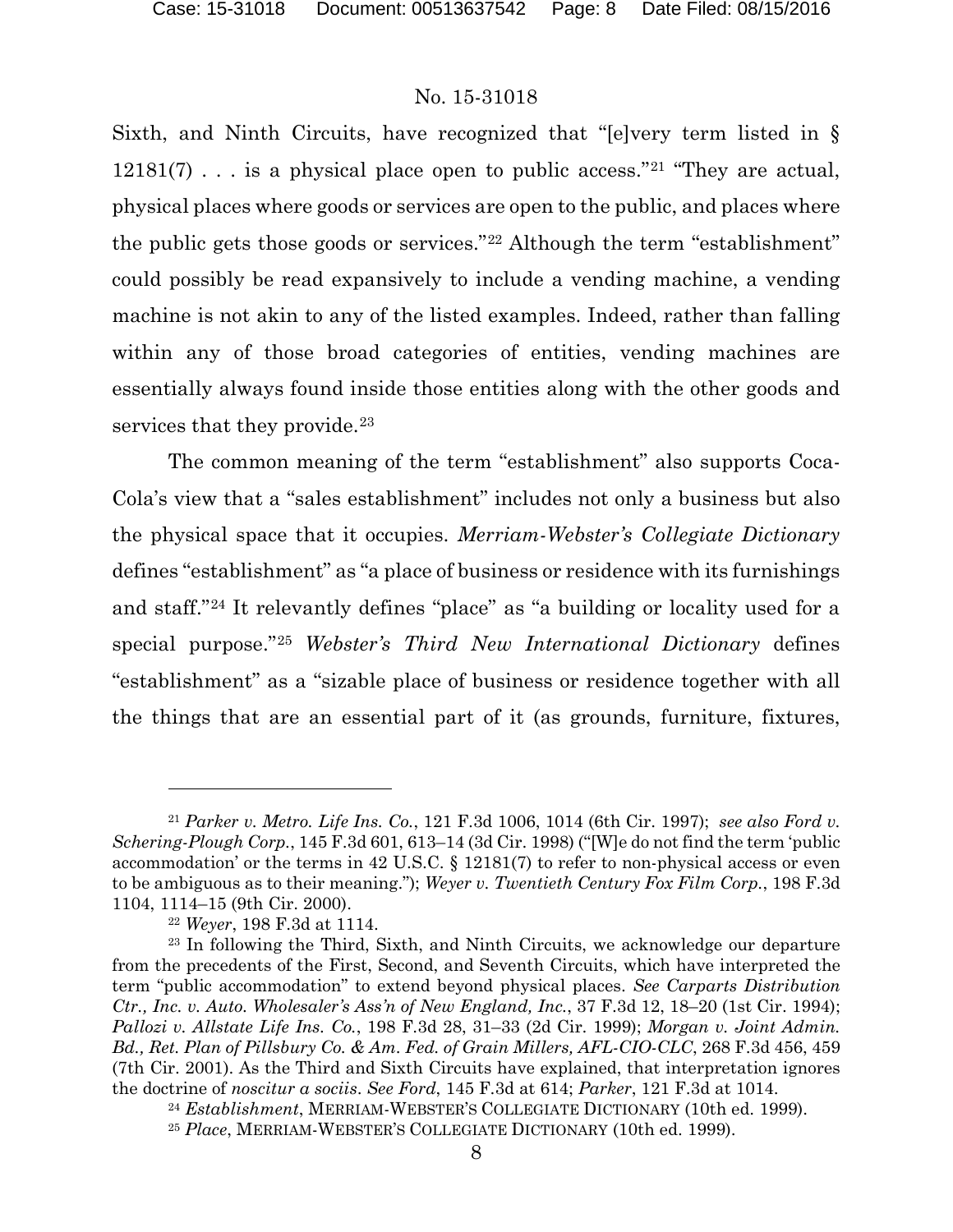$\overline{a}$ 

# No. 15-31018

retinue, employees)."[26](#page-8-0) It too defines "place" as "a building or locality used for a special purpose."[27](#page-8-1) The *American Heritage Dictionary of the English Language* defines "establishment" as "[a] place of business, including the possessions and employees."[28](#page-8-2) The *New Shorter Oxford English Dictionary* defines "establishment" as "[a]n institution or business; the premises or personnel of this."[29](#page-8-3) *Webster's Encyclopedic Unabridged Dictionary of the English Language* defines "establishment" as "a place of business together with its employees, merchandise, equipment, etc."[30](#page-8-4) *Black's Law Dictionary* defines an "establishment" as "[a]n institution or place of business."[31](#page-8-5) It in turn defines "place of business" as "[a] location at which one carries on a business."<sup>[32](#page-8-6)</sup> Finally, the Supreme Court has recognized that the term "establishment" is "normally used in business and in government . . . as meaning a distinct physical place of business."[33](#page-8-7)

Based on the unambiguous language of 42 U.S.C. § 12181(7)(E), we conclude that Coca-Cola's vending machines are not "sales establishments" under the plain meaning of that term and therefore are not "places of public accommodation" under Title III of the ADA. We therefore need not consider whether the vending machines are "facilities" under 28 C.F.R. § 36.104.

Although we could end our analysis here, we further note that our conclusion comports with the statute's legislative history and the DOJ's

<sup>26</sup> *Establishment*, WEBSTER'S THIRD NEW INTERNATIONAL DICTIONARY (1986).

<sup>27</sup> *Place*, WEBSTER'S THIRD NEW INTERNATIONAL DICTIONARY (1986).

<span id="page-8-2"></span><span id="page-8-1"></span><span id="page-8-0"></span><sup>28</sup> *Establishment*, THE AMERICAN HERITAGE DICTIONARY OF THE ENGLISH LANGUAGE (1976).

<sup>29</sup> *Establishment*, THE NEW SHORTER OXFORD ENGLISH DICTIONARY (1993).

<span id="page-8-7"></span><span id="page-8-6"></span><span id="page-8-5"></span><span id="page-8-4"></span><span id="page-8-3"></span><sup>30</sup> *Establishment*, WEBSTER'S ENCYCLOPEDIC UNABRIDGED DICTIONARY OF THE ENGLISH LANGUAGE (1989).

<sup>31</sup> *Establishment*, BLACK'S LAW DICTIONARY (10th ed. 2014).

<sup>32</sup> *Place of Business*, BLACK'S LAW DICTIONARY (10th ed. 2014).

<sup>33</sup> *A.H. Phillips, Inc. v. Walling*, 324 U.S. 490, 496 (1945).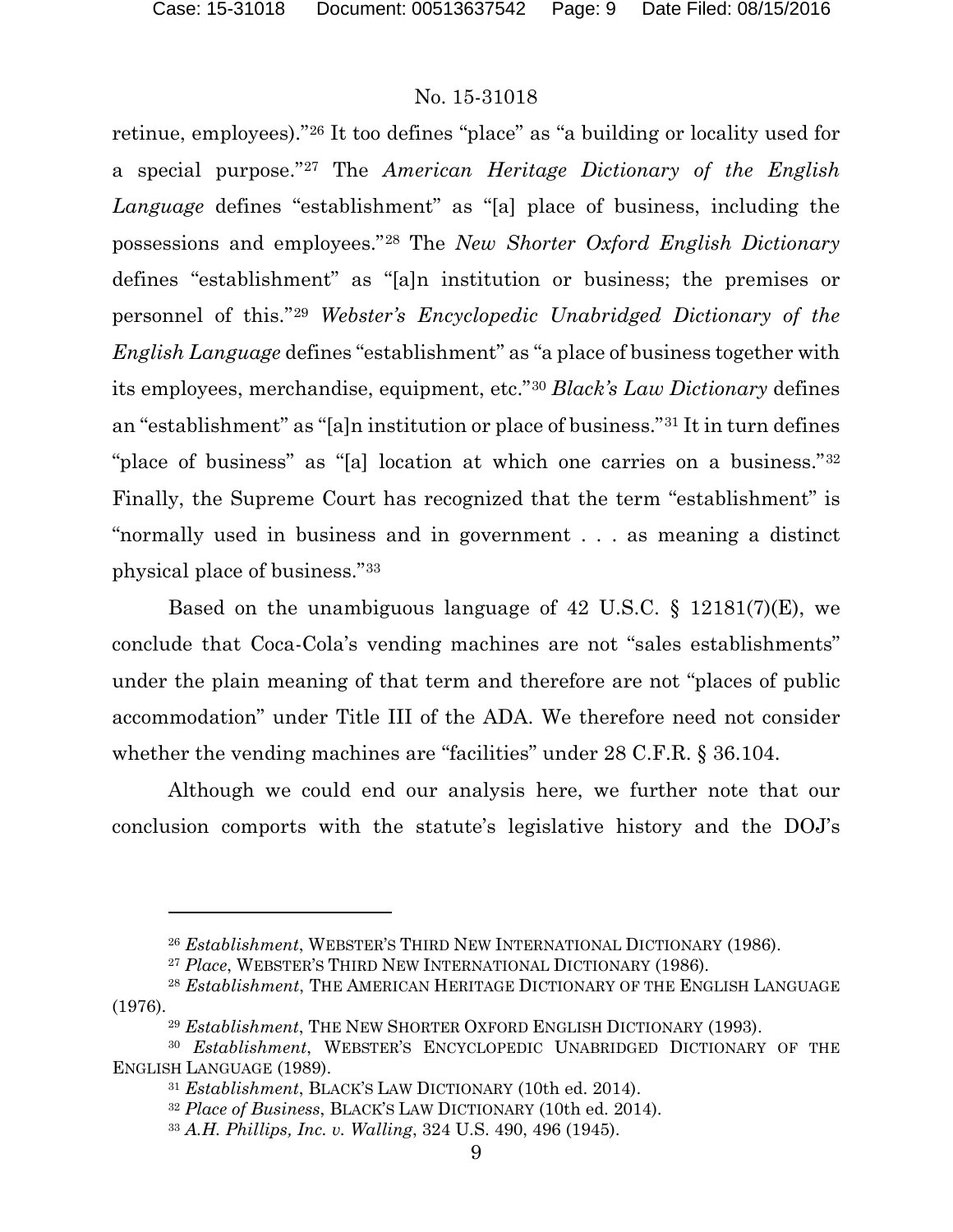guidance.<sup>[34](#page-9-0)</sup> The statute's legislative history acknowledges that 42 U.S.C.  $\S$ 12181(7)'s categories are "exhaustive," but cautions that they "should be construed liberally, consistent with the intent of the legislation that people with disabilities should have equal access to the array of establishments that are available to others who do not currently have disabilities."[35](#page-9-1) As an example of such liberal construction, a House Report instructs that "although not expressly mentioned, book*stores*, video *stores*, stationery *stores*, pet *stores*, computer *stores*, and other *stores* that offer merchandise for sale or rent are included as retail sales establishments."[36](#page-9-2) Likewise, another House Report notes that the category including "a bakery, grocery *store*, clothing *store*, hardware *store*, shopping *center*, or other sales or rental establishment" is "only a representative sample" and that "[o]ther retail or wholesale establishments selling or renting items, such as a book *store*, videotape rental *store*, or pet *store*, would be a public accommodation under this category."[37](#page-9-3) Notably, Congress's own examples of such liberal construction confine the term "sales establishment" to actual stores.

Likewise, the DOJ has acknowledged that the categories of "public accommodations" in its regulations "are an exhaustive list," but, like Congress, cautions that the "examples given are just illustrations."[38](#page-9-4) As an example, the DOJ notes that "the category 'sales or rental establishments' would include

 $\overline{a}$ 

<span id="page-9-0"></span><sup>34</sup> The Supreme Court instructs that the DOJ's guidance in reference to the ADA is entitled to deference. *See Bragdon v. Abbott*, 524 U.S. 624, 646 (1998) ("As the agency directed by Congress to issue implementing regulations, see 42 U.S.C. § 12186(b), to render technical assistance explaining the responsibilities of covered individuals and institutions, § 12206(c), and to enforce Title III in court, § 12188(b), the Department's views are entitled to deference.").

<sup>35</sup> H.R. Rep. 101-485 (II), 100, 1990 U.S.C.C.A.N. 303, 383.

<sup>36</sup> *Id.* (emphasis added).

<sup>37</sup> H.R. Rep. 101-485 (III), 54, 1990 U.S.C.C.A.N. 445, 477 (emphasis added).

<span id="page-9-4"></span><span id="page-9-3"></span><span id="page-9-2"></span><span id="page-9-1"></span><sup>38</sup> Americans with Disabilities Act Title III Covering Public Accommodations and Commercial Facilities, § III-1.2000, *available at* https://www.ada.gov/taman3.html.